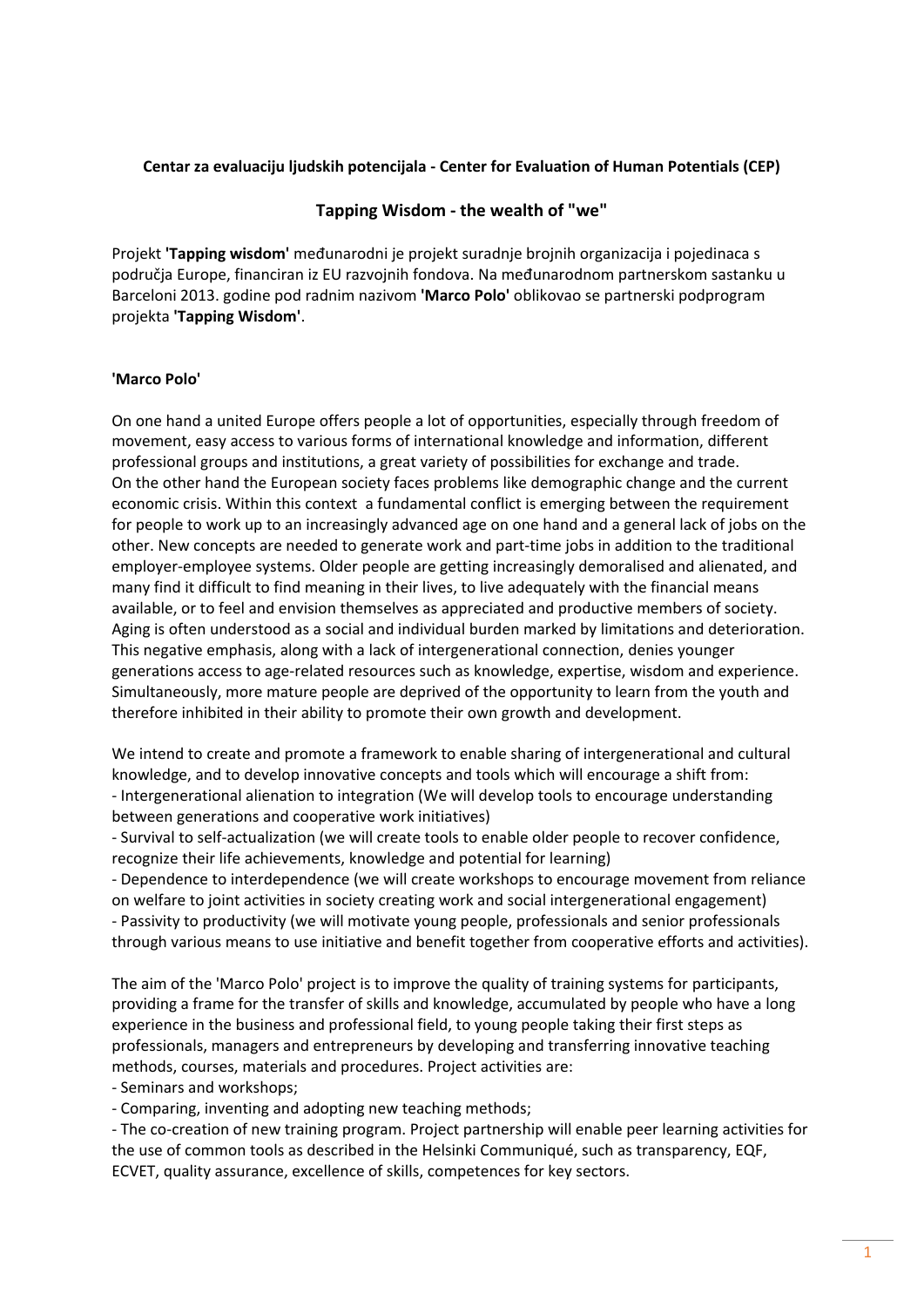The project will enable organizations in the vocational education sector from different European countries to work with partners from across Europe, exchange best practices, and increase their staff's expertise. It should help participants to gain new skills, knowledge and qualifications, thus also boost the overall competitiveness of the European labour market.

By participating in the project activities, partner organization's representatives shall gain new life experiences and the application of acquired knowledge, contribute significantly to the work of the parent institution, and their own employability in the labour market and economy. The project is aiming to enable the transfer of good practice and innovation among the participating countries, the harmonization of the educational system with its advanced technological and professional skills and the labour market, as well as to promote further personal and professional development of the participants.

The partnership will produce an outcome, which allows later dissemination and further application of the results of the cooperation, in the form of manual that describes the key points of the process of transfer of skills and abilities. The organizations involved in this partnership share the goal of facilitating the process of transfer of skills and knowledge accumulated by people who have a long experience in the business and professional field. Recipients of this transfer of skills and knowledge are young people taking their first steps as professionals, managers or entrepreneurs.

The purpose of our association is to share our experience in the field of vocational training and adult education, with the aim of improving our capabilities and skills to develop programs for people over 50 years, with significant professional experience.

The process of transfer of skills and knowledge is very important because it means: a) reinvest the intellectual capital accumulated by these people, b) give a social utility that capital c) keep active this age group, d) increase the likelihood relocation of these people in the event of loss of current employment e) reduce the risks associated with starting a business or profession.

Moreover, the successful management of this process involves: a) that the person skilled are aware of what are the key elements that determine the optimal performance in your area of expertise, b) that this person is able to properly manage communication tools necessary to bridge the gap between generations that separate it from the recipients; c) that these recipients (young people) have the tools of communication and attitude toward learning appropriate to incorporate this knowledge.

It is, therefore, a project focusing on our own learning, sharing experiences of working in different countries, sectors and organizations of varying size. The project will be developed through a series of scheduled meetings that, by way of seminars, allow the exchange of experiences.

As this realization of collaborative learning process, we propose to design a manual that describes the key points of the process of transfer of skills and abilities.

## **"Marco Polo" partners**

*1. Metamorfosis, Rafael Batlle 16, 4º 3ª, 08017 Barcelona, Spain*

Company that takes the expertise of its members, accumulated over almost 20 years in the fields of business management and training for adults. Among the main strengths we can highlight:

- Deep knowledge of the tools and resources of NLP
- Experience in adult training (personal, professional, management and organisational development)
- Experience in support of transition and change processes
- Experience working in many sectors of public and private activity
- Qualification in quality control processes (ISO)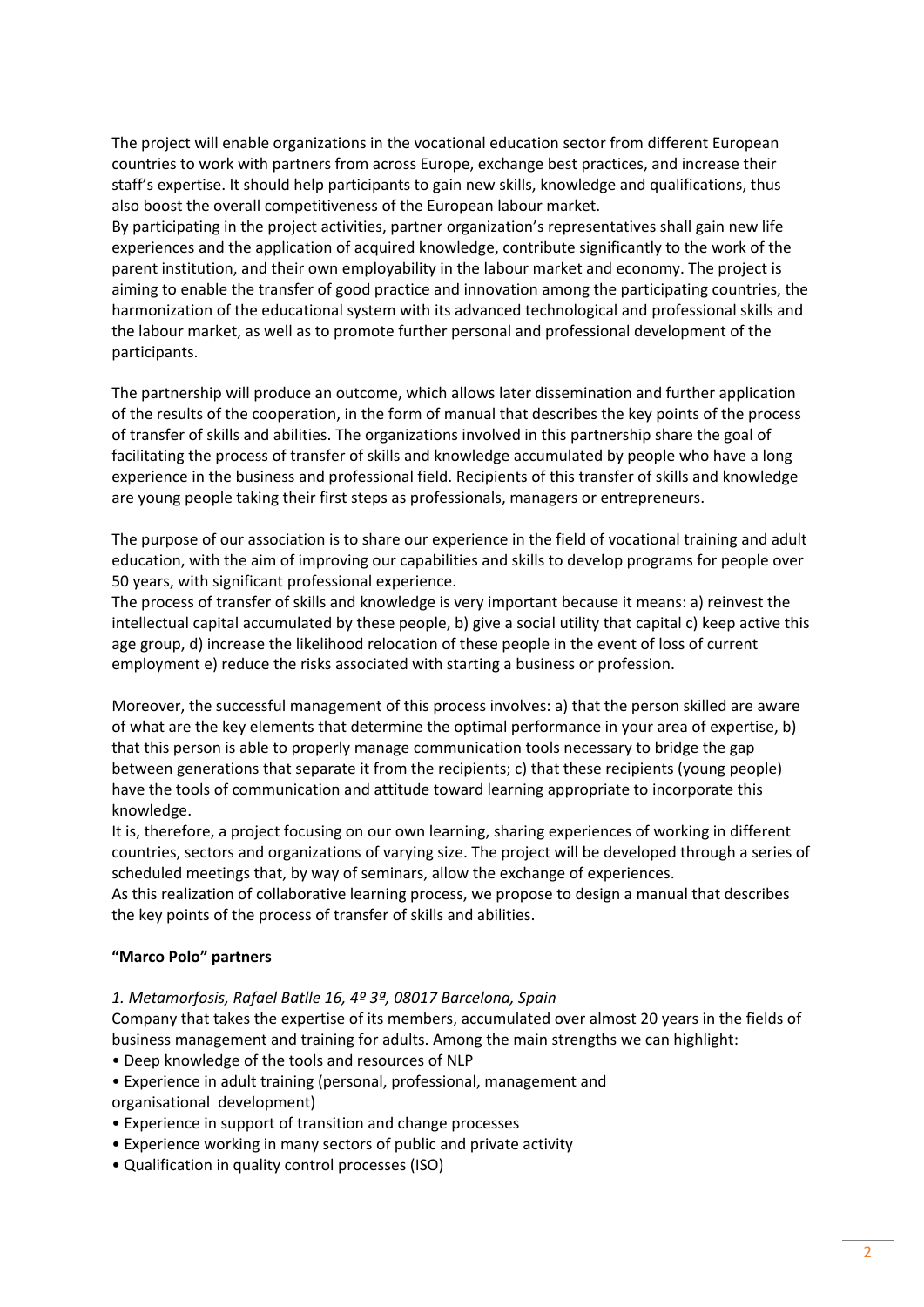Our main contribution to this association may be in the fields of:

- Identify key elements of the learning process of those targeted by our programs
- Modeling the behavior of some people who represented a successful performance
- Development of activities and exercises focused on learning the selected skills

# *2. Centar za evaluaciju ljudskih potencijala - Center for Evaluation of Human Potentials, Rusanova 10, 10000 Zagreb, Croatia*

The Center for Evaluation of Human Potentials offers services of assessment of human potentials to various age groups, organizes workshops and seminars focusing on bringing into awareness and activating inner resources and potentials in order to enhance personal well-being, improve productivity, as well as quality of life in general. Our members are experienced professionals, mostly psychologists with education and working experience in counseling, adult education, vocational education and project managing. Our main strengths relevant for this project are:

- professional skills and knowledge of the tools and resources of NLP/NLPt as a learning tool; - extensive professional experience in working with individuals and groups various ages, different social, ethnic and professional background, also in projects managing and education organizing; - skills and knowledge relevant for initializing, fostering and facilitating intergenerational communication, cooperation and transfer.

Our main contribution to this association may be in the fields of:

- identify key elements for successful intergenerational communication;

- modeling the successful intergenerational communication;

- developing tools for personal and group shift across generations, from alienation to integration.

# 3. *Sigmund Freud University Vienna, Schnirchgasse 9a, 1030 Vienna, Austria*

As a research institution the Sigmund Freud University has enormous capacities in refine and provide relevant information. Furthermore, the institution can contribute to the scientific validation of results and to transform those into materials for knowledge transfer. A pool of experts of different areas of research concerning psychology and psychotherapy science can assist the working process inserting ideas from diverse perspectives.uspješno rješavanje problema i poboljšanje kvalitete života.

# **Tapping Wisdom - the wealth of "we"**

## **Summary**

We intend to create and promote a framework to enable sharing of intergenerational and cultural knowledge, and to develop innovative concepts and tools which will encourage a shift from: - intergenerational alienation to integration (We will develop tools to encourage understanding between generations and cooperative work initiatives)

- survival to self-actualization (We will create tools to enable older people to recover confidence, recognize their life achievements, knowledge and potential for learning)

- dependence to interdependence (We will create workshops to encourage movement from reliance on welfare to joint activities in society creating work and social engagement)

- passivity to productivity. (We will motivate people through various means to use initiative and benefit together from cooperative efforts and activities)

This will help people to experience aging not as a burden but as a resource. (German: "Erfolg und Lebenslust statt Arbeits- und Altersfrust") approximate English version: "instead of work and age getting you down, change it around - love participating in life and go for it!" **Relevance**

Across Europe the challenge is to cope with the ongoing demographic development.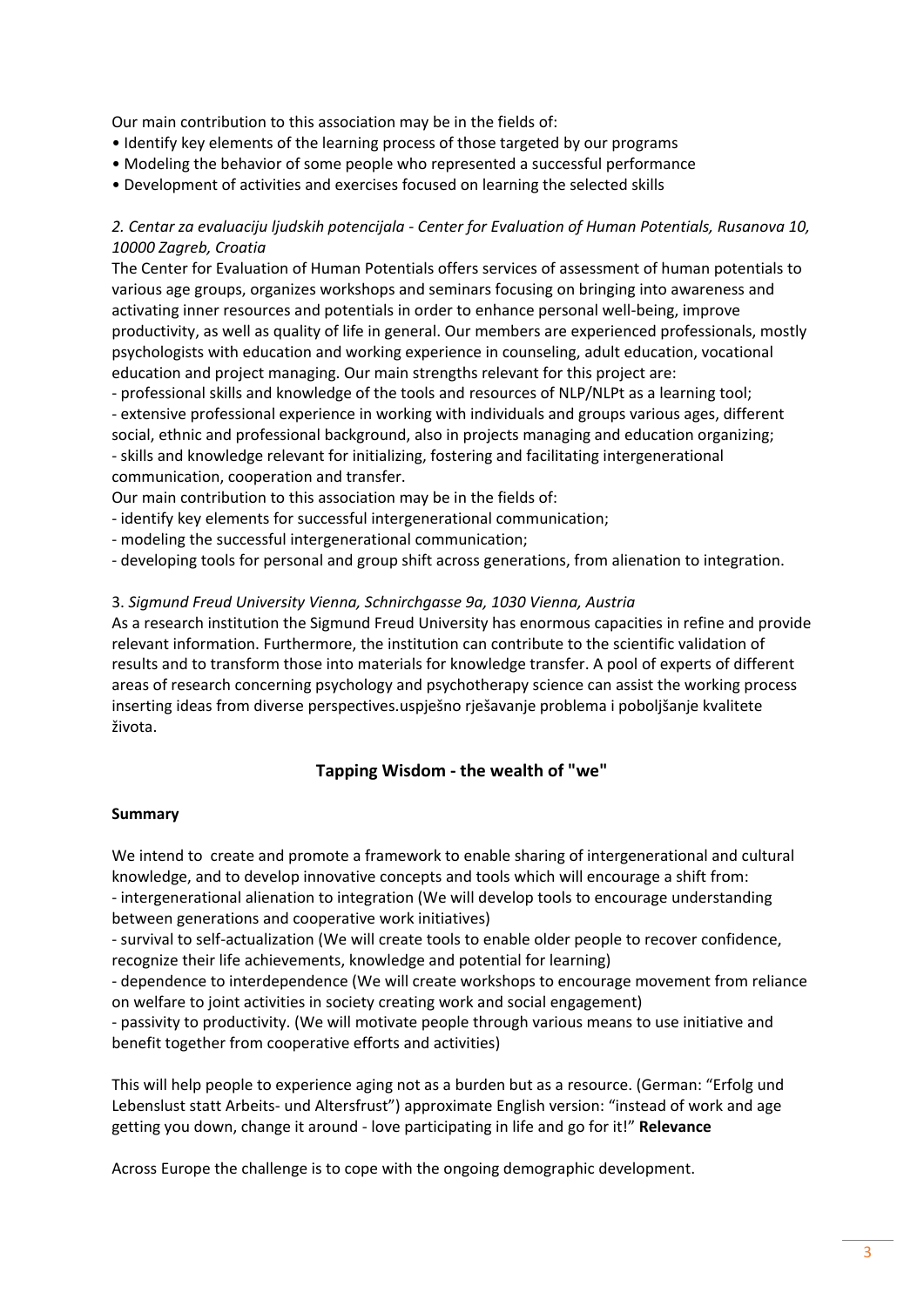The nature of this project provides a platform for examining the phenomena of the gap between generational attitudes and behaviour in learning and motivation strategies and intends to bridge the differences in the field to promote enabling beliefs to encourage self-motivated productivity. We seek a focus which can have an impact on all groups and ages in European society (old, young, men and women, single or partnered, unemployed, disabled and persons with special needs and high potentials as well as ethnic groupings both intra- and inter-nationally).

The project also aims to help individuals and groupings to regain psychological confidence in their self-worth and ability to be seen, recognised and to self-actualise in very challenging conditions. The project will help change perspectives and broaden opportunities through "tapping wisdom" and the "wealth of we" across generations and cultures.

## **Need and Motivation of the Project**

The gap between generations is dramatically increasing. This development is partly due to demographic changes and the international economic crises.

Society faces a fundamental conflict between the requirement for people to work up to an increasingly advanced age on the hand and a general lack of jobs on the other. New concepts are needed to generate work and part-time jobs, in addition to the traditional employer-employee systems. Older people are getting increasingly demoralised and alienated, and many find it difficult to find meaning in their lives, to live adequately with the financial means available, or to envisage themselves as appreciated or productive members of society. Aging is often understood as a social and individual burden marked by limitations and deterioration. This negative emphasis, along with a lack of intergenerational connection, denies younger generations access to age-related resources such as knowledge, expertise, wisdom and experience. Simultaneously, more mature people are deprived of the opportunity to learn from the youth and therefore inhibited in their ability to promote their own growth and development.

#### **Changing myths**

We need to change the idea that young people have to pay for the old and the belief that elderly people will be able to pay their bills from their current retirement incomes. We intend to monitor relationships between income models across our participating countries to see how these beliefs support or inhibit some potential opportunities for change.

For many people the ageing process now takes place 20 years later than it did a generation or two ago. "being 60 is starting the third act" (Jane Fonda). People live approx. 30 years longer than their grandparents did. People are capable of being productive to a high age. Being more aware of this will change attitudes between young and old, keep older people consciously active and healthy, and will enable the younger people to see older ones as a resource instead of a burden.

It is also important not to over-generalise, as different generations have different attitudes and knowledge with respect to work, social attitudes and technology etc. Generations are broadly divided into five groups: the Builders (before 1946), the Boomers (1946-1964), Generation X (1965- 1979), Generation Y (1980-1994) and Generation Z (1995 - 2009). All these have particular aptitudes that they can share with other generations.

Together the project partners can create common understandings between countries to promote intergenerational understanding and productivity.

Young and old should be able to share their knowledge and to create flexible part time agreements to help each other with productivity, success and appreciate meaning in life.

We aim to develop intergenerational meetings to understand each other better, discuss current and future needs and problems, and create a framework for designing cooperative solutions.

The ageing process, still viewed as one of deterioration, is now a process which for many people takes place 20 years later than it did a generation or two ago. People are capable of being productive